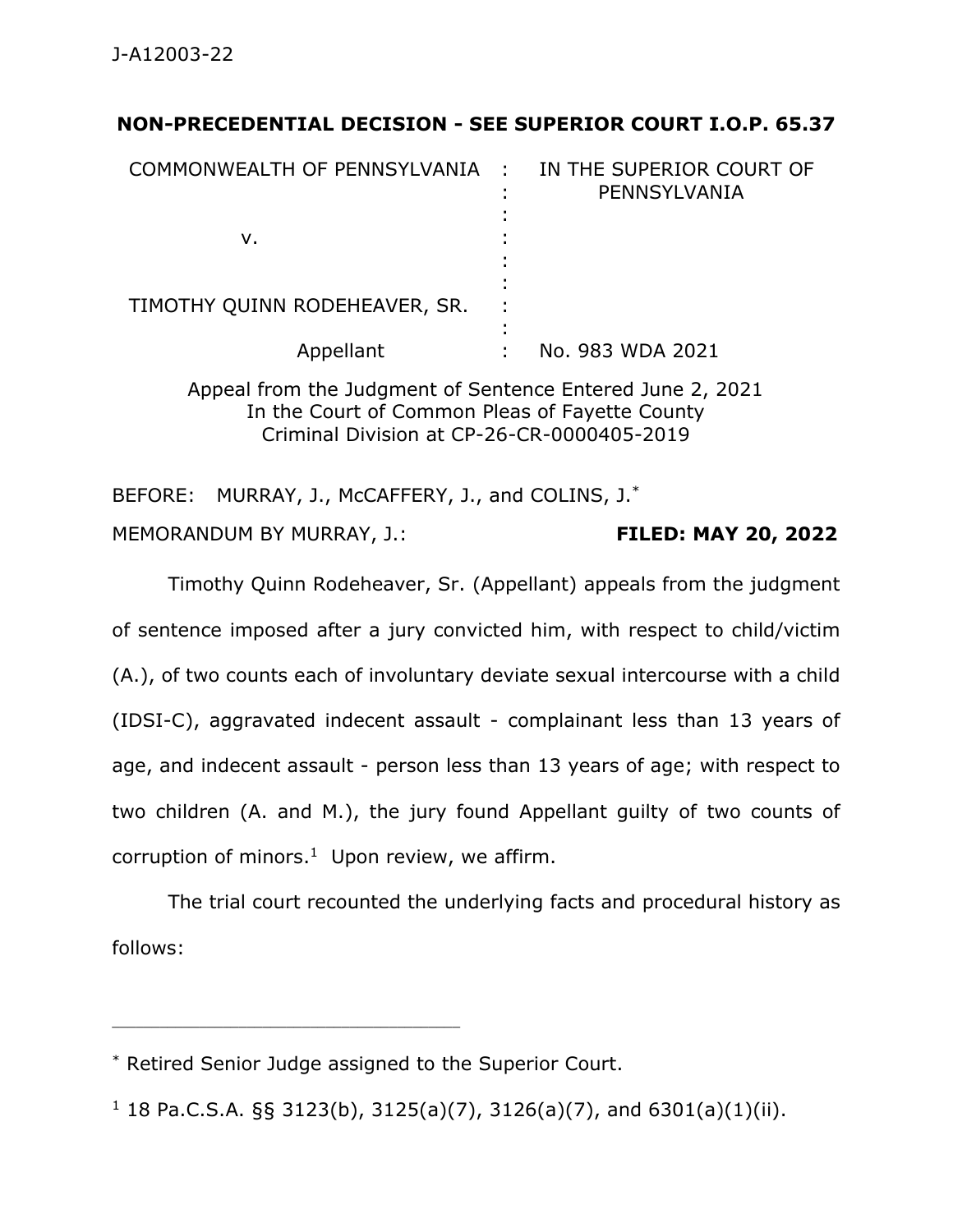At trial, the Commonwealth presented the testimony from [M.], born [in 2005], and [A.], born [in 2007.] [M.] testified [Appellant] touched her breasts and vaginal area. This had been happening to her for as long as she could remember. She testified that her clothes were on when the touching occurred. She testified that there was never a time when her clothes were off. In December 2019, she and her sister discussed [Appellant] touching them and they then informed their parents.

[A.] testified that [Appellant] began touching her inappropriately when she was seven or eight years of age. On two occasions, [A.] testified that [Appellant] put his mouth on her vaginal area, touching her with his tongue. Both children previously participated in forensic interviews and the video of their interviews was played during the trial.

The Commonwealth also presented the testimony of [] Pennsylvania State Trooper Robert Wilson [Trooper Wilson]. During his testimony, the prosecutor asked [Trooper Wilson] if he had the opportunity to speak with [Appellant] and [Trooper Wilson] responded that he did not. The prosecutor then asked [Trooper Wilson] if he attempted to speak with [Appellant]. [Trooper Wilson] responded to the question by stating "I did. He referred me to his attorney." At that time, defense counsel objected on the basis of [Appellant's] Fifth Amendment right to remain silent and his right to be represented by counsel. After discussion, counsel requested a mistrial and this was denied by the court. A curative instruction was included in the jury instructions. [Appellant] presented character witnesses and then testified himself. There was no questioning of [Appellant] by the prosecution about his failure to respond to [Trooper Wilson's] request for an interview nor was it raised in either counsel's closing arguments.

After a jury trial on May 5-6, 2021, [the jury convicted Appellant of the above crimes]. After the verdict was entered, [Appellant] was sentenced to six (6) to (12) years' incarceration. Thereafter, [Appellant] filed a timely Post Sentence Motion and then an Amended Post Sentence Motion. The [trial c]ourt denied [Appellant's] Post Sentence Motion.

Trial Court Opinion, 10/14/21, at 1-2 (unnumbered) (record citations omitted).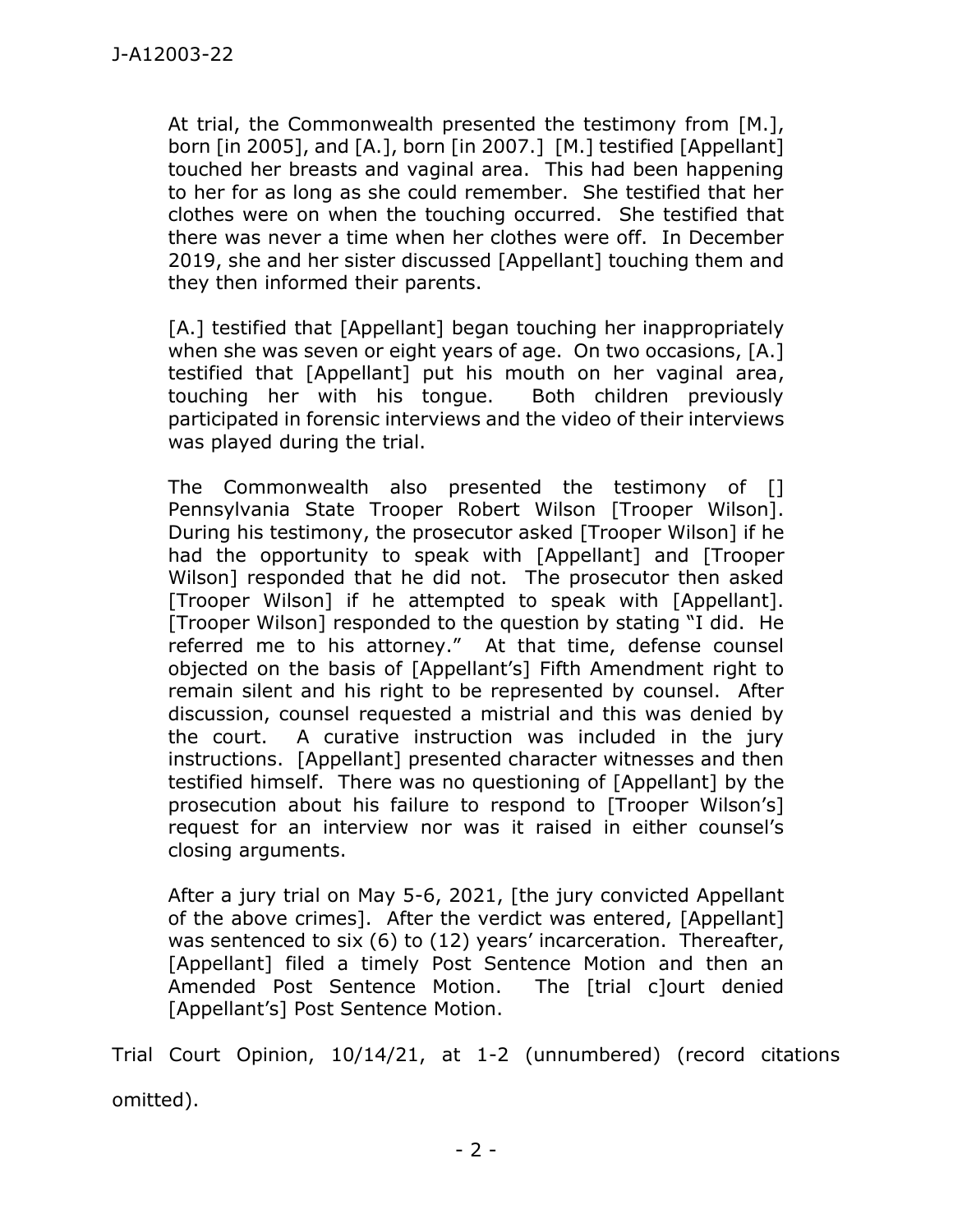Appellant timely appealed, and both Appellant and the trial court have

complied with Pa.R.A.P. 1925. Appellant presents two questions for review:

- I. Whether the Commonwealth presented insufficient evidence of penetration, however slight, to sustain the convictions for [IDSI-C] and Aggravated Indecent Assault; thus warranting the entry of the judgment of acquittal?
- II. Whether the [trial c]ourt committed an abuse of discretion in denying [Appellant's] motion for mistrial based upon the prosecuting officer's testimony that [Appellant] did not give a statement to police when contacted, but referred the police to his attorney, as same constituted a violation of [Appellant's] Fifth Amendment right to remain silent and Sixth Amendment right to counsel; thus warranting a new trial?

Appellant's Brief at 6 (reordered for disposition).

In his first issue, Appellant argues the evidence was insufficient to support his convictions of IDSI-C and aggravated indecent assault of a child because the Commonwealth did not prove the penetration element of either crime. Appellant's Brief at 16-18. Appellant argues A.'s testimony that on two occasions, Appellant "put his mouth on me" and his "tongue" touched her "vagina," was insufficient to demonstrate "any actual penetration." *Id.* at 17;

N.T., 5/5/21, at 35. We disagree.

Pertinently:

We review claims regarding the sufficiency of the evidence by considering whether, viewing all the evidence admitted at trial in the light most favorable to the verdict winner, there is sufficient evidence to enable the fact-finder to find every element of the crime beyond a reasonable doubt. Further, a conviction may be sustained wholly on circumstantial evidence, and the trier of fact while passing on the credibility of the witnesses and the weight of the evidence—is free to believe all, part, or none of the evidence.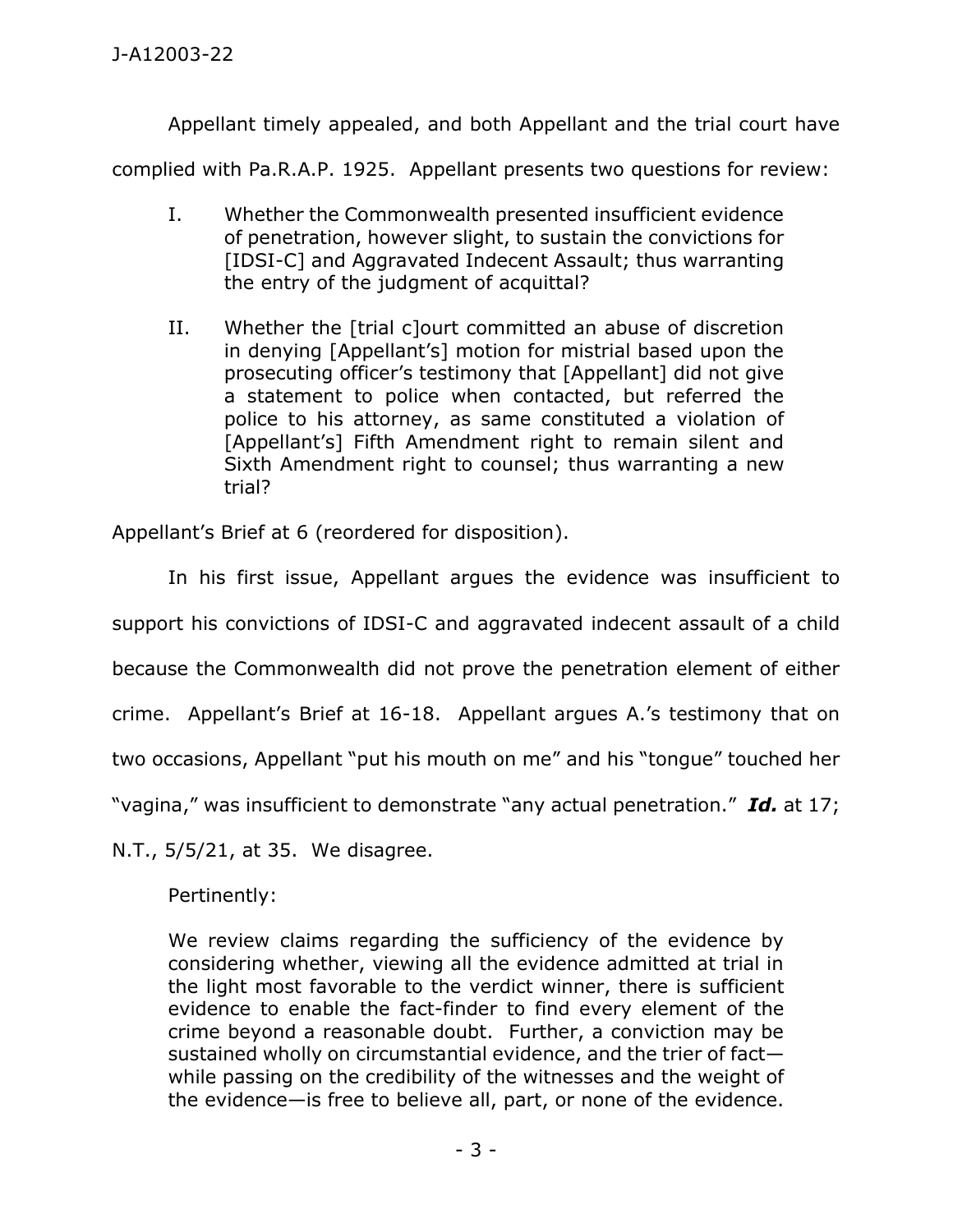In conducting this review, the appellate court may not weigh the evidence and substitute its judgment for the fact-finder.

*Commonwealth v. Miller*, 172 A.3d 632, 640 (Pa. Super. 2017) (citations omitted).

A person is guilty of IDSI-C "when the person engages in deviate sexual intercourse with a complainant who is less than 13 years of age." 18 Pa.C.S.A. § 3123(b). Deviate sexual intercourse is "[s]exual intercourse per os or per anus between human beings[.]" 18 Pa.C.S.A. § 3101.

A person is guilty of aggravated indecent assault of a child when the person engages "in penetration, however slight, of the genitals or anus of a complainant with a part of the person's body for any purpose other than good faith medical, hygienic or law enforcement procedures[.]" 18 Pa.C.S.A. § 3125(b). This Court has determined "that the term 'penetration, however slight' is not limited to penetration of the vagina; entrance in the labia is sufficient." *Commonwealth v. Hawkins*, 614 A.2d 1198, 1200 n.1 (Pa. Super. 1992) (citations omitted).

Penetration may be proven by circumstantial evidence. *See Commonwealth v. Wall*, 953 A.2d 581, 584 (Pa. Super. 2008). Further, "the uncorroborated testimony of the complaining witness is sufficient to convict a defendant of sexual offenses." *Commonwealth v. Bishop*, 742 A.2d 178, 189 (Pa. Super. 1999); *see also Commonwealth v. Trimble*, 615 A.2d 48, 50 (Pa. 1992) (testimony of child victim alone may support conviction for sex offenses). Also, the Commonwealth is not required to present forensic

- 4 -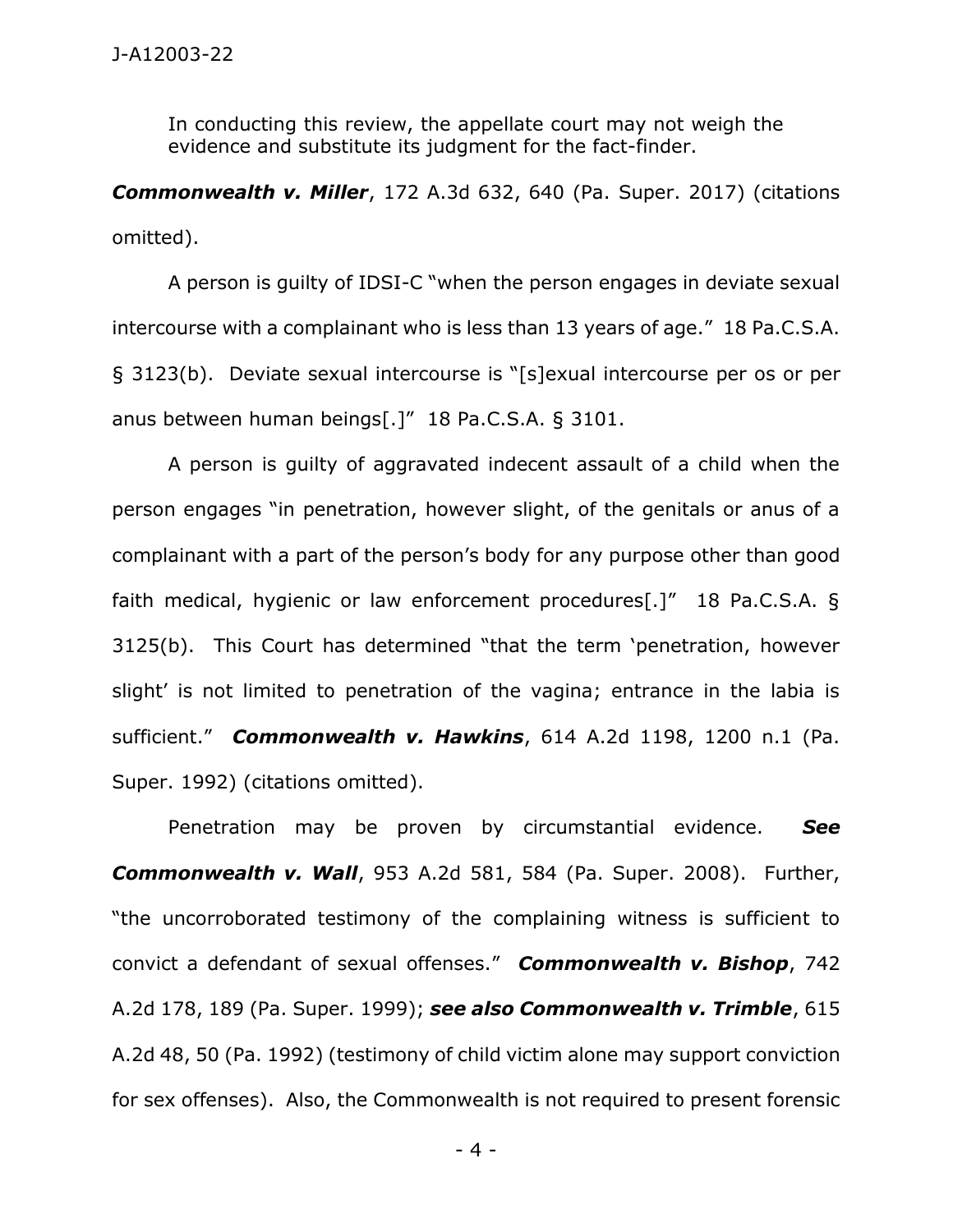evidence of penetration. *See Commonwealth v. Gibson*, 951 A.2d 1110,

1140 (Pa. 2008) (no constitutional requirement for police to conduct forensic

analysis of evidence).

Here, A. testified in response to the Commonwealth's questions as follows:

[Commonwealth]: Okay. [A.], you testified about [Appellant] touching you over the clothes, was there ever a time that he would touch you without the clothes on?

[A.]: Once, like, twice.

[Commonwealth]: What would he do during those two instances?

[A.]: Put his mouth on me.

[Commonwealth]: What part of his mouth would touch what part of your body?

[A.]: My vagina.

[Commonwealth]: And can you explain in a little more detail how that happened?

[A.]: It happened.

[Commonwealth]: Okay. Did he – what part of his mouth?

[A.]: Tongue.

[Commonwealth]: And that was under your clothes?

[A.]: Yes.

N.T., 5/5/21, at 35.

The above testimony, if credited by the jury, was sufficient to prove penetration. *See Commonwealth v. Ortiz*, 457 A.2d 559, 561 (Pa. Super.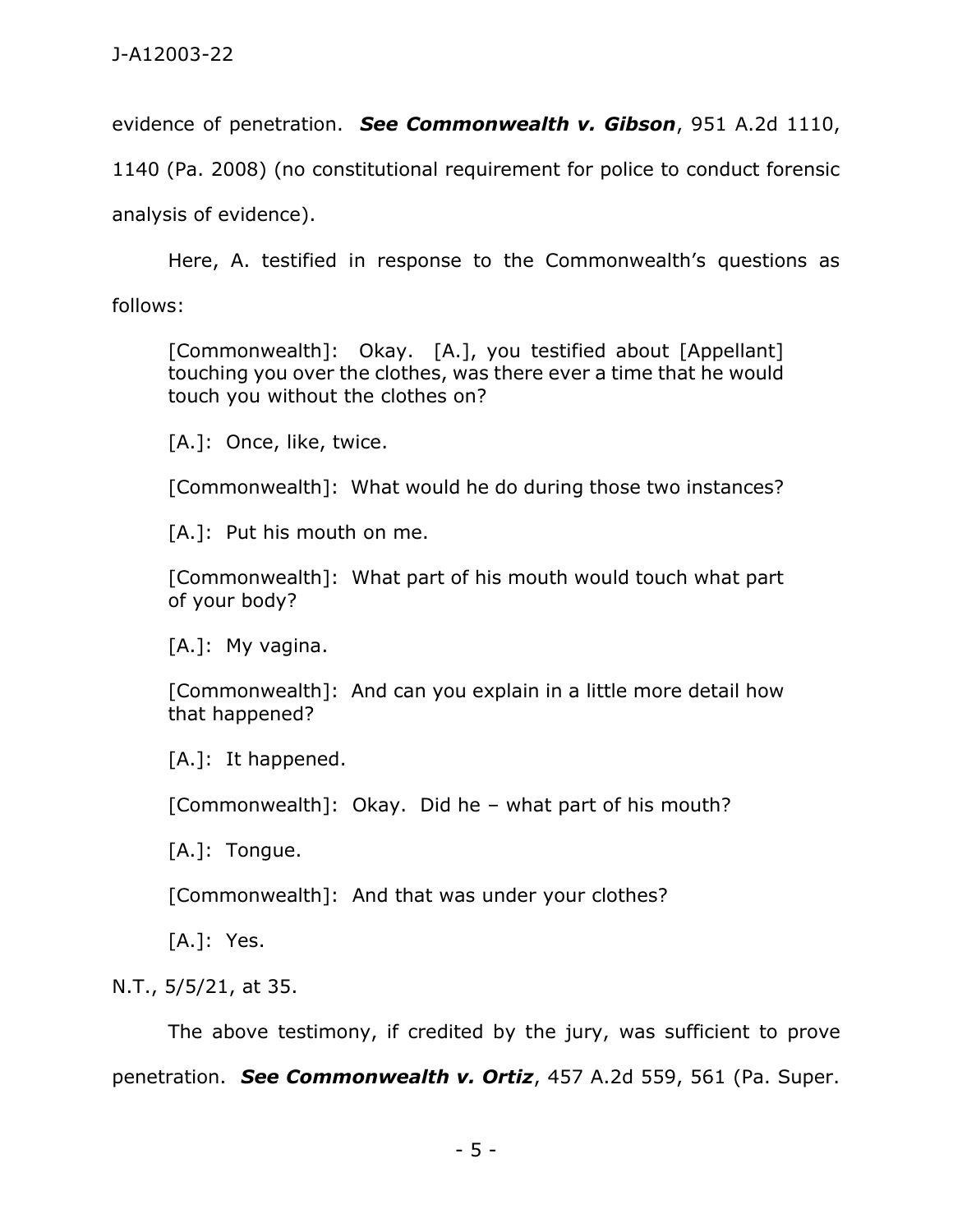1983) ("entrance in the labia is sufficient" to constitute penetration). As the evidence was sufficient for the jury to convict Appellant of IDSI-C and aggravated indecent assault, his first issue lacks merit.

In his second issue, Appellant claims the trial court erred in denying his

motion for a mistrial after Trooper Wilson testified Appellant "referred the

police to his attorney when he attempted to speak with [him]." Appellant's

Brief at 12. Appellant argues:

By allowing the trial to continue, the jury was free to speculate or infer guilt even with the cautionary instruction given as to why [Appellant] would not at a minimum categorically and immediately deny the horrible accusations against him if he was in fact not guilty and as to why a not guilty person would already have retained counsel.

*Id.* at 15.

We review the denial of a motion for mistrial for an abuse of discretion.

## *Commonwealth v. Chamberlain*, 30 A.3d 381, 422 (Pa. 2011). We have

explained:

In criminal trials, declaration of a mistrial serves to eliminate the negative effect wrought upon a defendant when prejudicial elements are injected into the case or otherwise discovered at trial. A trial court may grant a mistrial only where the incident upon which the motion is based is of such a nature that its unavoidable effect is to deprive the defendant of a fair trial by preventing the jury from weighing and rendering a true verdict. It is also settled that **a mistrial is not necessary where cautionary instructions are adequate to overcome any potential prejudice**.

*Commonwealth v. Gilliam*, 249 A.3d 257, 274 (Pa. Super. 2021) (emphasis

added, citations omitted), *appeal denied*, 267 A.3d 1213 (Pa. 2021). Courts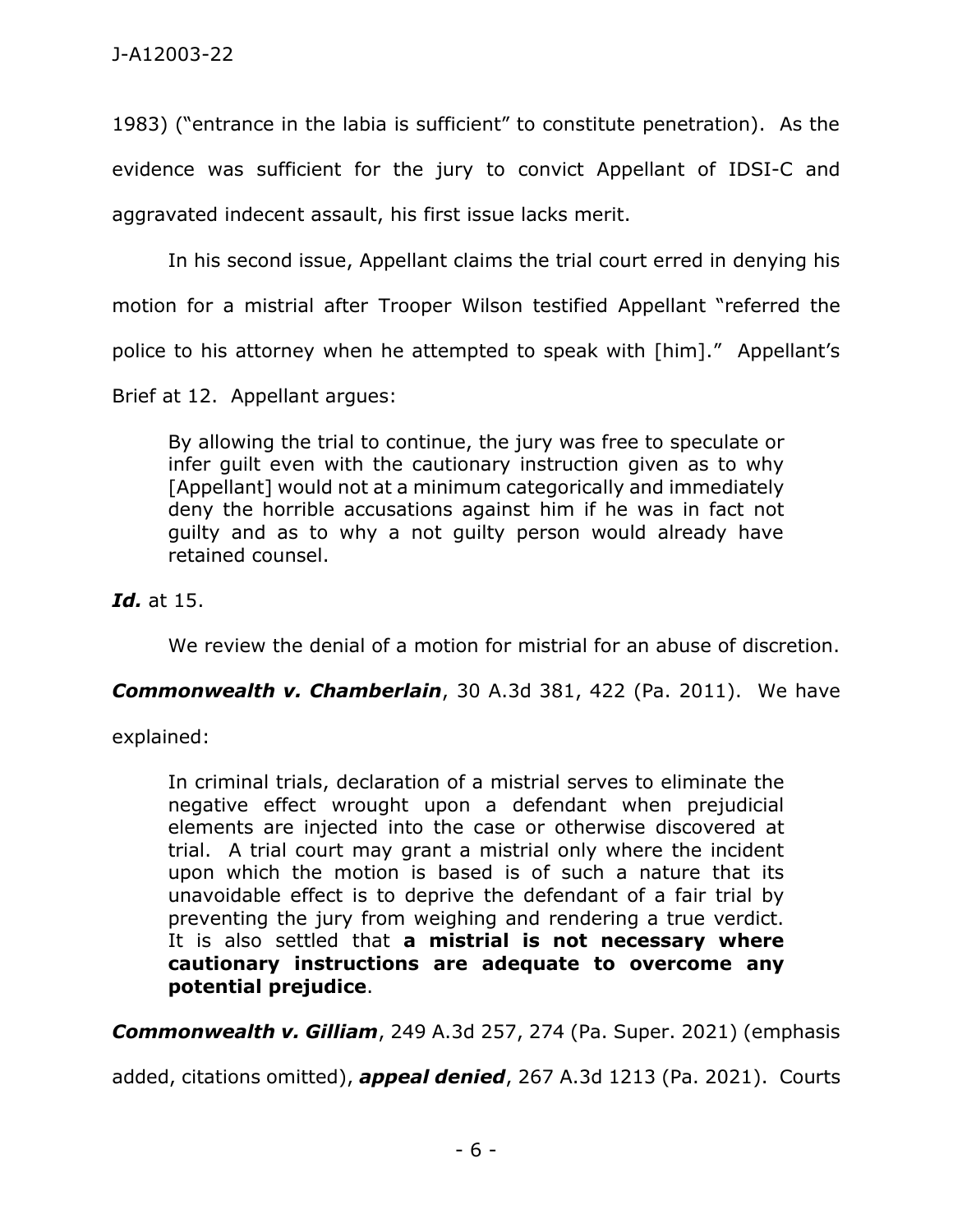"must consider all surrounding circumstances before finding that curative

instructions were insufficient and the extreme remedy of a mistrial is

required." *Commonwealth v. Manley*, 985 A.2d 256, 266 (Pa. Super.

2009) (citation omitted).

This Court recently summarized case law pertaining to testimony referencing a defendant's silence. We stated:

In *Commonwealth v. Adams*, 628 Pa. 600, 104 A.3d 511 (2014), our Supreme Court found harmless error where the prosecutor elicited testimony that referenced the defendant's post-arrest silence because the reference was "contextual and brief and did not highlight [d]efendant's silence as evidence of guilt," where the Court found "it was simply utilized to recount the sequence of the [Commonwealth's] investigation, in particular, how the DNA sample was obtained from [d]efendant." *Id.* at 518. *See also Commonwealth v. DiNicola*, 581 Pa. 550, 866 A.2d 329, 337 (2005) (where defense counsel first created inference that Commonwealth's investigative efforts were minimal or onesided, and where trooper testified both that defendant declined police interview and that defense counsel advised trooper that defendant denied allegations and would invoke right to remain silent, reference to silence was "circumspect," "limited to its context," and "not used in any fashion likely to burden [d]efendant's Fifth Amendment right" or create an inference of admission of guilt since prosecution made no further reference to defendant's silence, thus, defendant did not suffer prejudice); *Commonwealth v. Whitney*, 550 Pa. 618, 708 A.2d 471, 478 (1998) ("Even an explicit reference to silence is not reversible error where it occurs in a context not likely to suggest to the jury that silence is the equivalent of a tacit admission of guilt.").

## *Commonwealth v. Rivera*, 255 A.3d 497, 507 (Pa. Super. 2021)

Consistent with the foregoing, the record supports the trial court's determination that Trooper Wilson's testimony "resulted in *de minimis*, if any, prejudice." *Rivera*, 255 A.3d at 507 (citations omitted); N.T. 5/5/21 at 51.